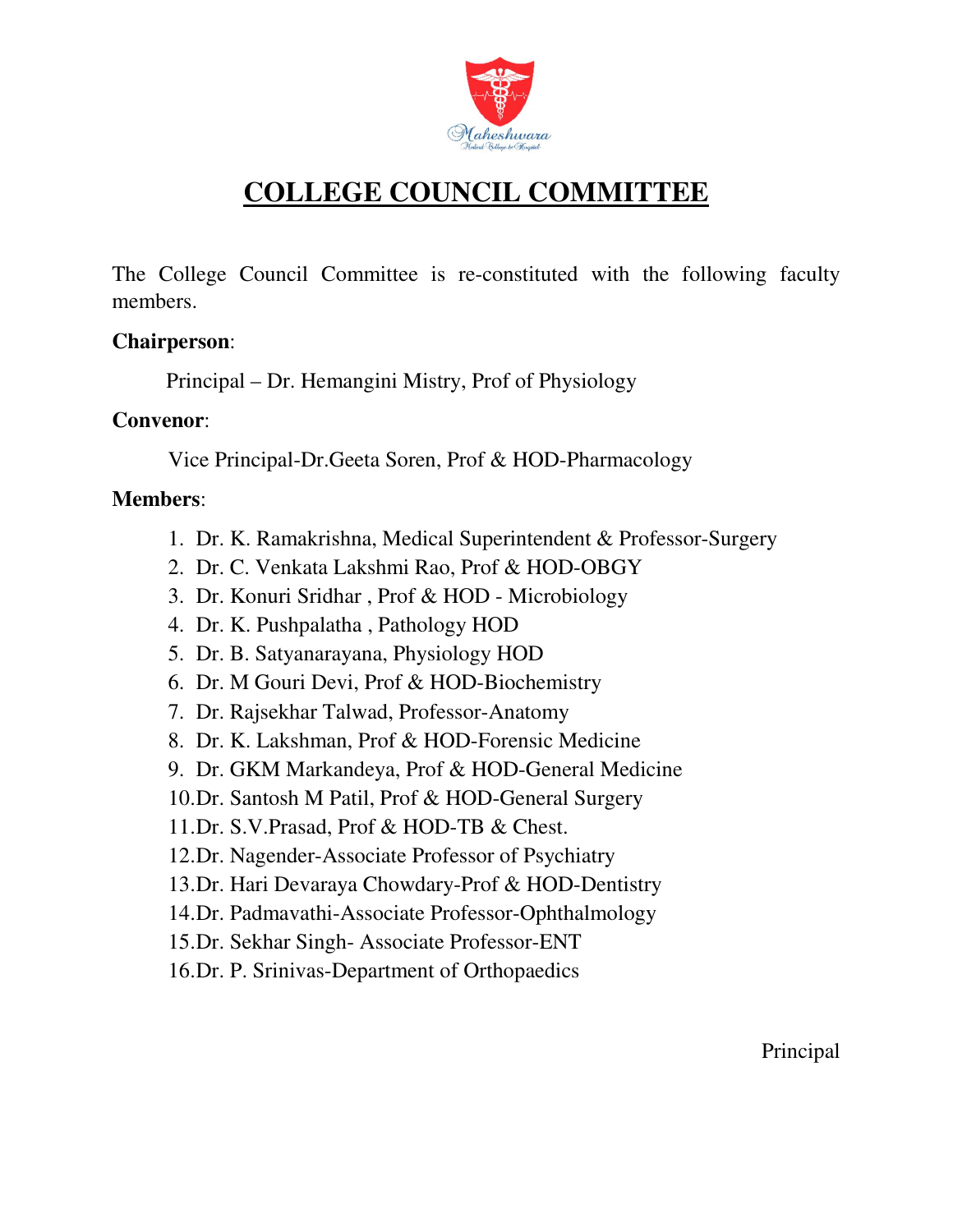

#### **COMPOSITION OF MEDICAL EDUCATION UNIT/COMMITTEE**

| Chairperson : | Dr. Hemangini Mistry | Principal & Professor of Physiology |
|---------------|----------------------|-------------------------------------|
|               |                      |                                     |

Co-coordinator: Dr. Sridhar Professor-Microbiology

#### **Members:**

| Dr. Geeta Soren      | Professor-Pharmacology    |
|----------------------|---------------------------|
| Dr. Pushpalatha      | Professor-Pathology       |
| Dr. B. Satyanarayana | Professor-Physiology      |
| Dr. Sansosh M Patil  | Professor-General Surgery |
| Dr. Padmalatha Iyer  | Professor-OBGY            |
| Dr. Gayatri          | Professor-Anatomy         |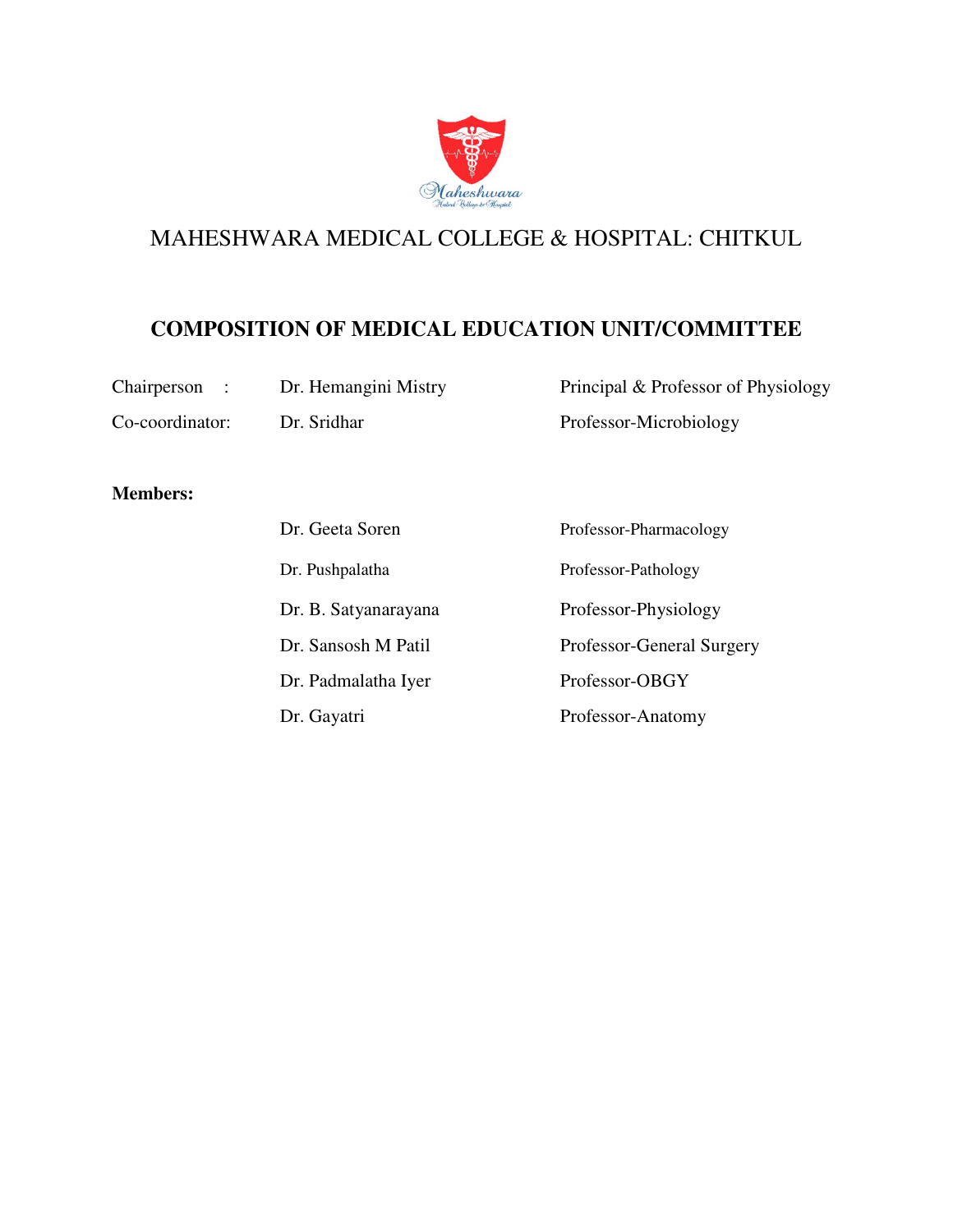

### **PHARMACOVIGILENCE COMMITTEE**

#### **CHAIR PERSON**:

Dr. Hemangini Mistry, Principal & Professor of Physiology

**Convener** - Dr. Geeta Soren, Vice Principal-Admin, Professor & HOD-Pharmacology

- 1. Dr. Ramkrishna Medical Superintendent & Professor of General Surgery
- 2. Dr. Ch. Sangeeta, Associate Professor, OBGY
- 3. Dr. Omprakash Singh-Associate Professor-General Medicine
- 4. Dr. Nagender Rao Associate Professor, Psychiatry
- 5. Dr. M R Shravani, Assistant Professor-Pharmacology
- 6. Dr. Raj Sekhar, Assistant Professor-DVL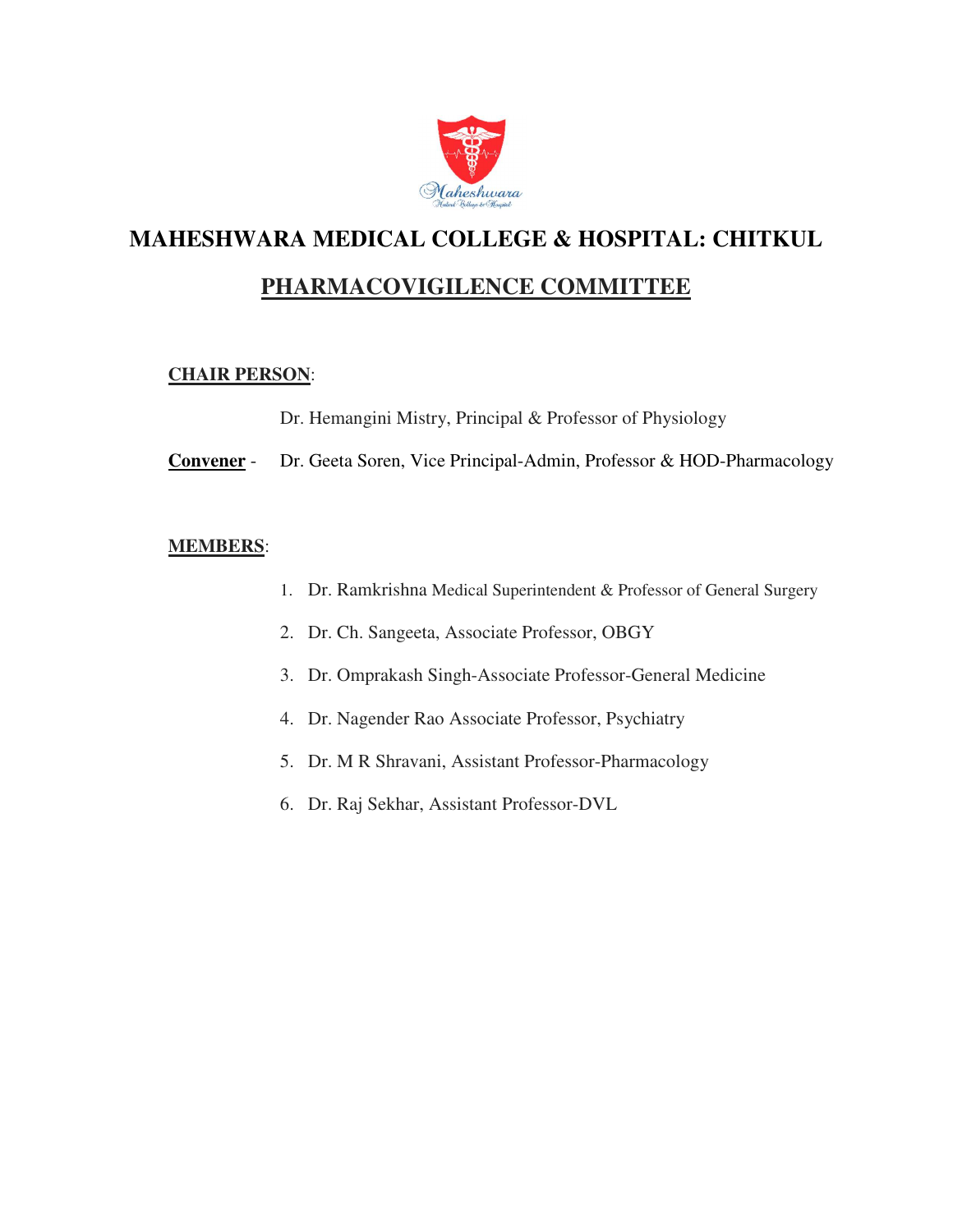

## **RESEARCH COMMITTEE**

#### **CHAIR PERSON**:

Dr. Hemangini Mistry, Principal & Professor of Physiology

- 1. Dr. Ramakrishna Medical Superintendent & Professor, General Surgery
- 2. Dr. Geeta Soren Professor, Pharmacology
- 3. Dr. Lakshmi Rao Professor, OBG
- 4. Dr. Konuri Sridhar, Professor, Microbiology
- 5. Dr. Santosh M. Patil, Professor, General Surgery
- 6. Dr. Lakshman-Professor, Forensic Medicine
- 7. Dr. Omprakash Singh, Associate Professor, General Medicine
- 8. Dr. Jyothsna Yadav Associate Professor, Anaesthesia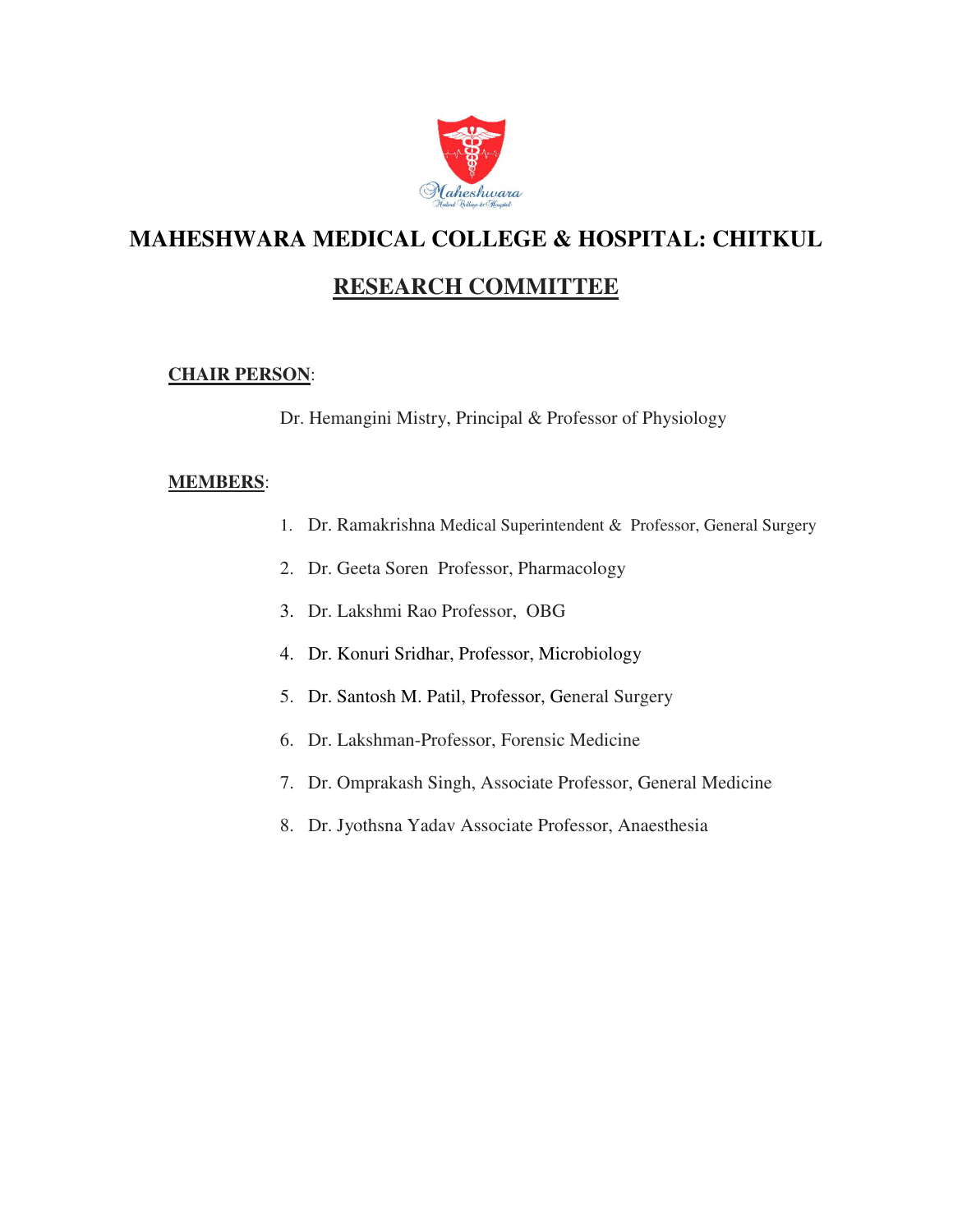

### **GENDER HARASSEMENT COMMITTEE**

#### **CHAIR PERSON**:

Dr. Hemangini Mistry, Principal & Professor of Physiology

**Convener** - Dr. Geeta Soren, Vice Principal-Admin, Professor & HOD-Pharmacology

- 1. Dr. Ramkrishna Medical Superintendent & Professor of General Surgery
- 2. Dr. Gayatri, Professor, Anatomy
- 3. Dr. B. Satyanarayana, Professor, Physiology
- 4. Dr. Pushpa Latha, Professor, Pathology
- 5. Dr. Nagender Rao Associate Professor, Psychiatry
- 6. Dr. Jupaka Mahesh, Associate Professor, Community Medicine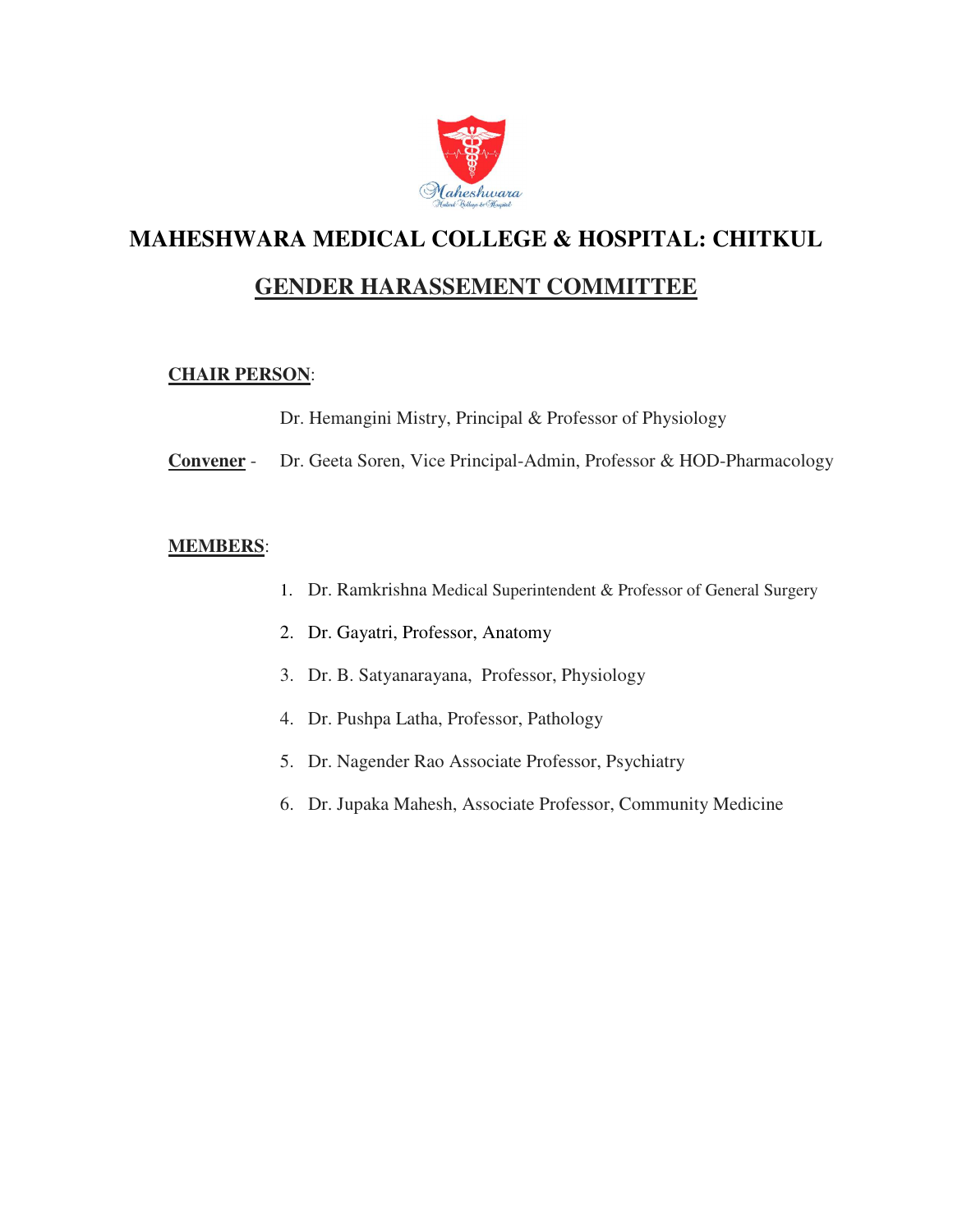

## **COMPOSITION OF INSTITUTIONAL ETHICAL COMMITTEE**

For Administrative convenience, the Institutional Ethical Committee of MMCH is re-constituted as detailed below:

| ÷                                      | Justice B.V. Rao                                                 |
|----------------------------------------|------------------------------------------------------------------|
| ÷                                      | Dr. Hemangini Mistry<br>Principal & Professor of Physiology-MMCH |
| $\mathbb{Z}^{\mathbb{Z}}$              | Vice Principal & Prof & HOD-harmacology<br>(Member-Convenor)     |
| $\ddot{\phantom{a}}$                   | Clinical Pharmacologist                                          |
| 3. Dr. CH.V. Lakshmi Rao<br>$\sim$ 1   | Professor & HOD-OBGY                                             |
| $\mathbb{R}^{\mathbb{Z}}$              | Professor & HOD-Pathology                                        |
| ÷                                      | Advocate                                                         |
| $\ddot{\phantom{a}}$                   | Socialist                                                        |
| Mr.Kalyan Chakravarthi:                | Admin Executive                                                  |
| Mr. Narayana Shastry<br>$\ddot{\cdot}$ | Priest                                                           |
|                                        |                                                                  |

This committee will meet once in three months and/or in the event of for Ethical Clearance as and when required.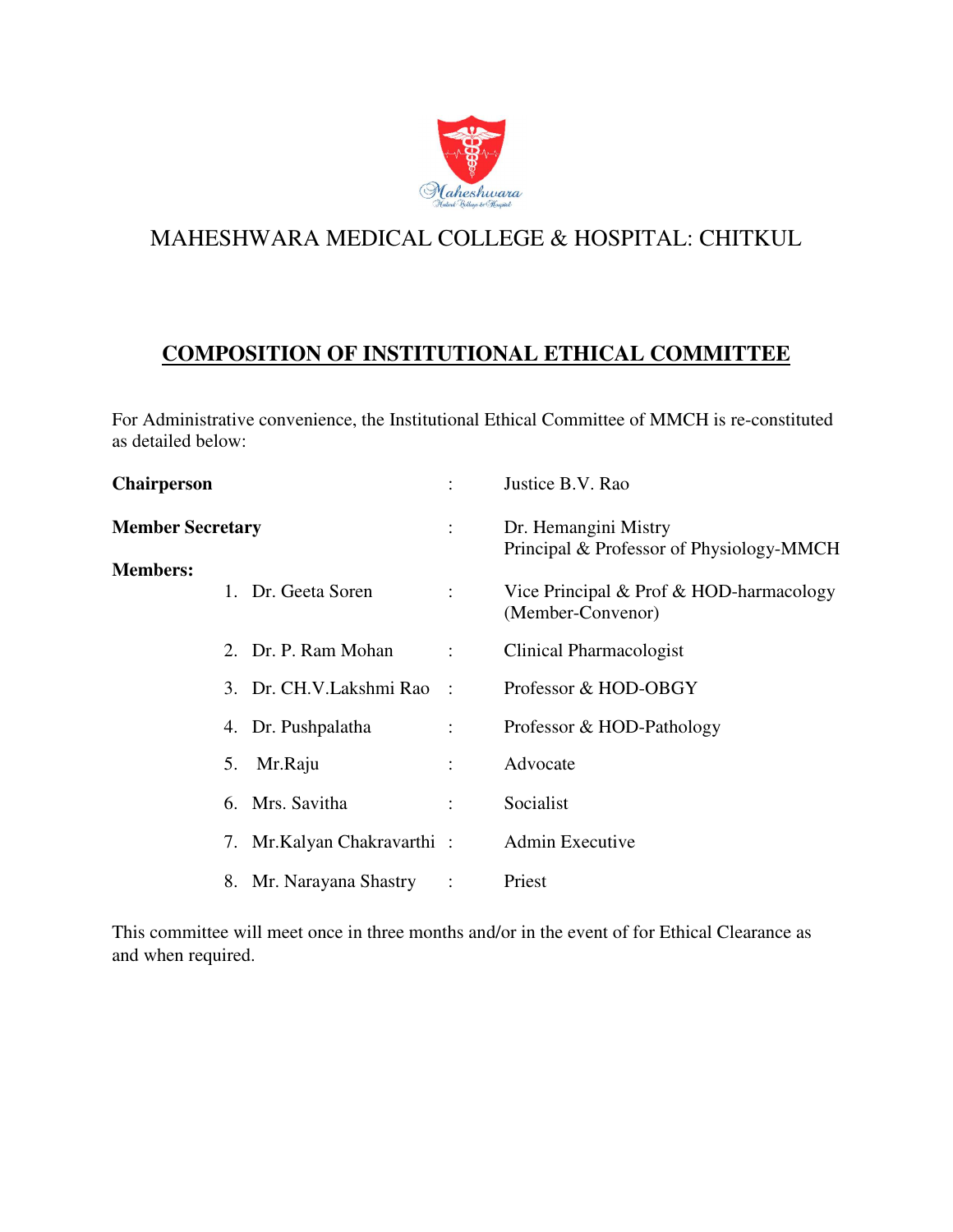

# **MAHESHWARA MEDICAL COLLEGE & HOSPITAL**

#### **CIRCULAR**

 The Anti Ragging Committee of Maheshwara Medical College & Hospital is re-constituted with the following members.

| 1. | Dr. Hemangini Mistry | Principal                     | Chairman                 |
|----|----------------------|-------------------------------|--------------------------|
| 2. | Dr. Geetha Soren     | Professor-Pharmacology        | Coordinator              |
| 3. | Dr. Rama Krishna     | Med Superintendent            | Member                   |
| 4. | Dr. B. Satyanarayana | Professor-Physiology          | Member                   |
| 5. | Dr. Konuri Sridhar   | Professor-Microbiology        | Member                   |
| 6. | Dr. Pushpalatha      | Professor-Pathology           | Member                   |
| 7. | Dr. Lakshmi Rao      | Professor-OBGY                | Member                   |
| 8. | Dr. Sudhakar         | Asso Professor-Biochemistry   | Member                   |
| 9. | Dr. Nagendra Rao     | Asso Prof-Psychiatry          | Member                   |
|    | 10. Dr. Om Prakash   | Asso Professor-Medicine       | Member                   |
|    | 11. Dr. Jyotsna      | Asso Professor-Anaesthesia    | Member                   |
|    | 12. Dr. C. Lavanya   | <b>Asst Professor-Anatomy</b> | Member                   |
|    | 13. Dr. Roopa        | Warden-Girls Hostel           | Member                   |
|    | 14. Dr. Srinivas     | Warden-Boys Hostel            | Member                   |
|    | 15. Mr. Kalyan       | Admin Officer                 | <b>Admin Coordinator</b> |
|    | 16. Mr. Kamaluddin   | <b>Chief Security Officer</b> | Member                   |

The above committee will come in to force with immediate effect.

(DR HEMANGINI MISTRY) PRINCIPAL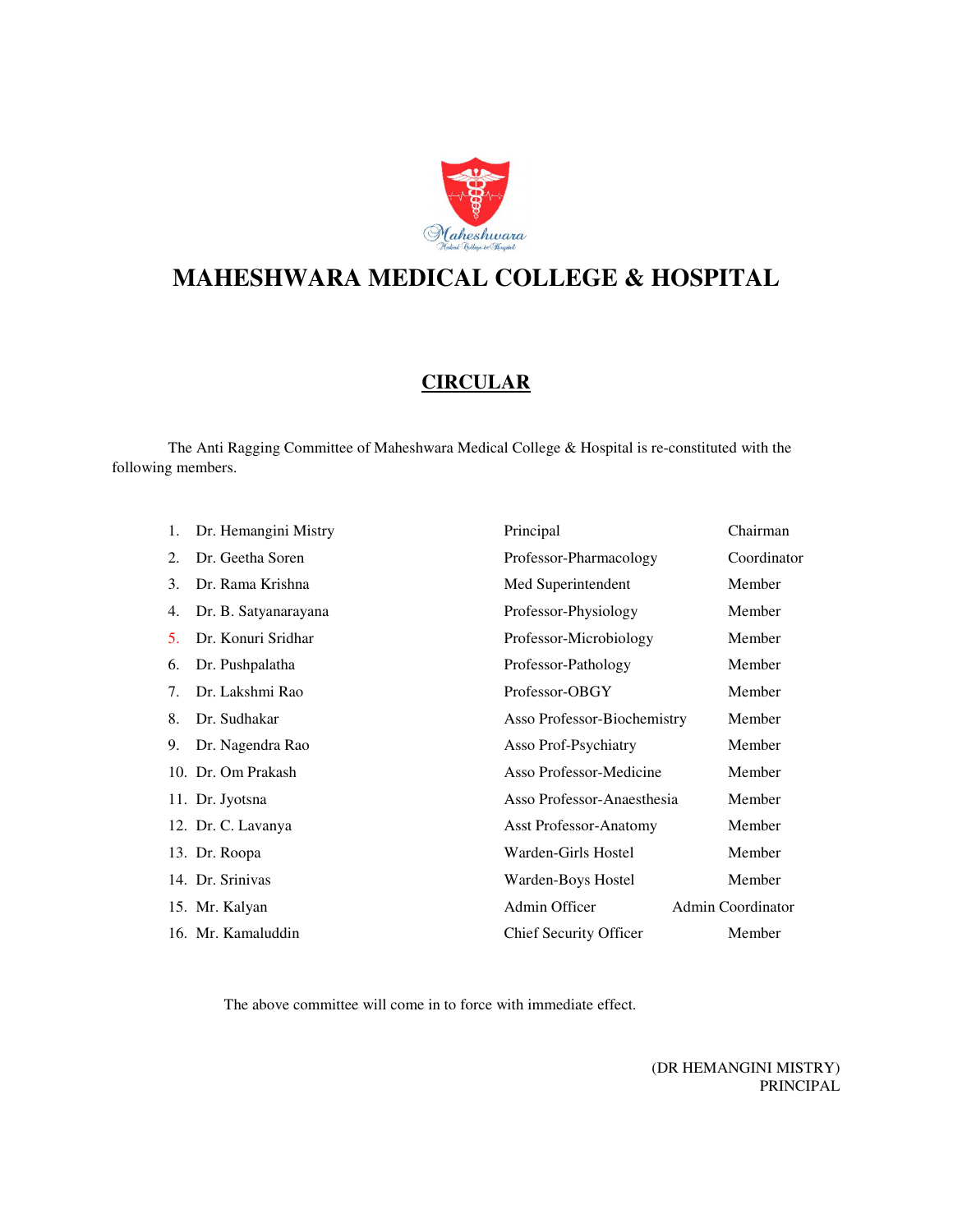

## **SPORTS COMMITTEE**

#### **CHAIR PERSON**:

Dr. Hemangini Mistry, Principal & Professor of Physiology

- 1. Dr. Ramakrishna Medical Superintendent & Professor,General Surgery
- 2. Dr. Geetha Soren Vice Principal-Admin & Professor of Pharmacology
- 3. Dr. Babu Rao Associate Professor Opthalmology
- 4. Dr. Jyothsna Yadav Associate Professor Anesthesia
- 5. Dr. Jupaka Mahesh, Asso Prof-SPM NSS Programme Officer-MMCH (KNRUHS)
- 6. Dr. Srinivas Assistant Professor Orthopedics
- 7. Dr. Lakshmi Sameeri, Assistant Professor, ENT
- 8. Class Representative-2016-17 Batch
- 9. Class Representative-2017-18 Batch
- 10. Mr. Venkata Gopi
- 11. Mr. Varun Reddy
- 12. Ms. Apoorva Reddy
- 13. Ms. G. Meghana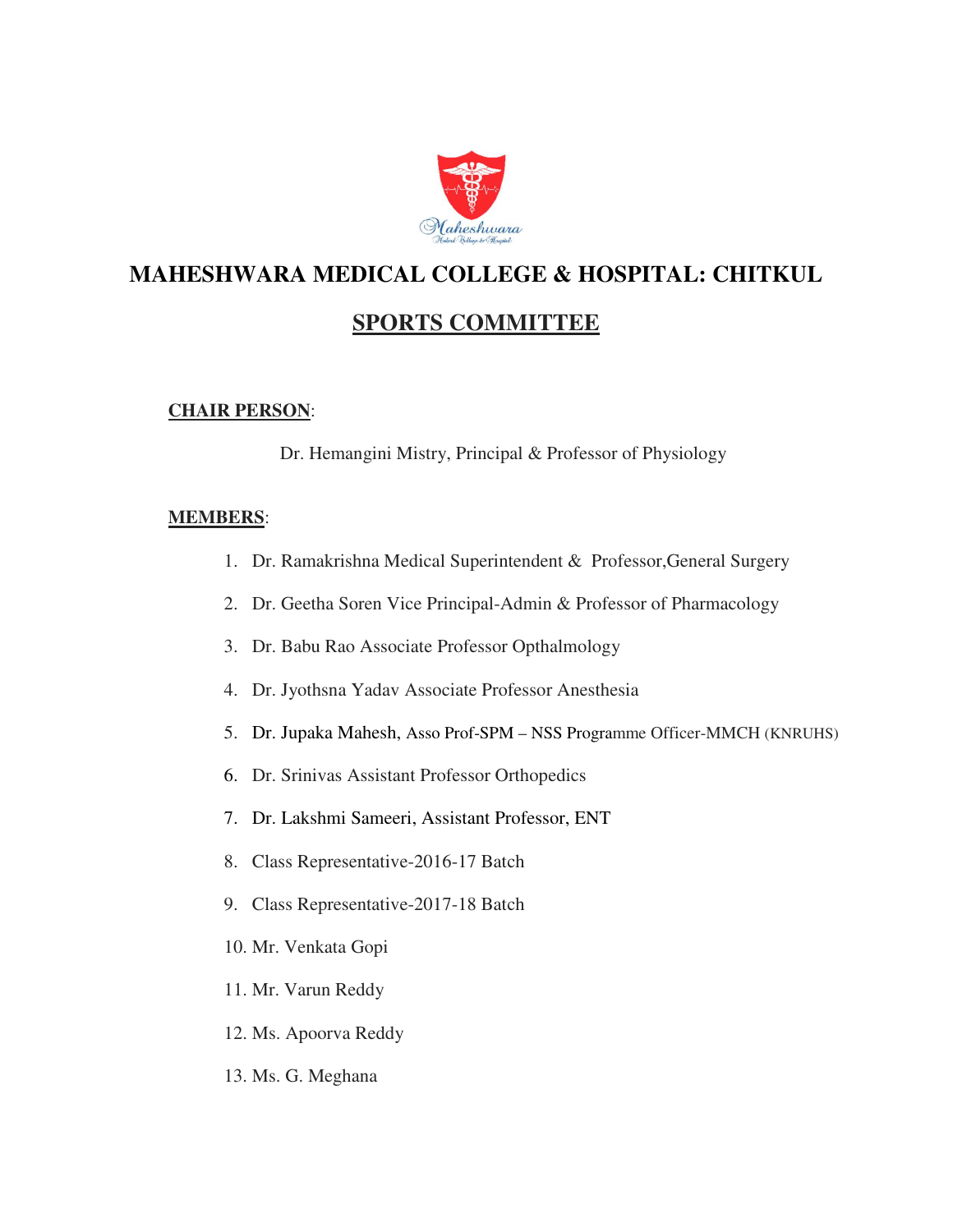

## **HOSTEL COMMITTEE**

#### **CHAIR PERSON**:

Dr. Hemangini Mistry, Principal & Professor of Physiology

- 1. Dr. Dr. Nagender Rao Associate Professor,Psychiatry
- 2. Dr. Roopa Associate Professor, Anaesthesia
- 3. Dr. Srinivas Assistant Professor, Orthopaedic
- 4. Mrs. Ayesha Assistant Professor, Anatomy
- 5. Mrs. Rama Devi Assistant Professor,SPM
- 6. Mr. I Kalyan, Administrative In-charge
- 7. Ms. Hima Bindu, Office Executive
- 8. Mr. B Akhil Patel Student
- 9. Mr. C Mounika Student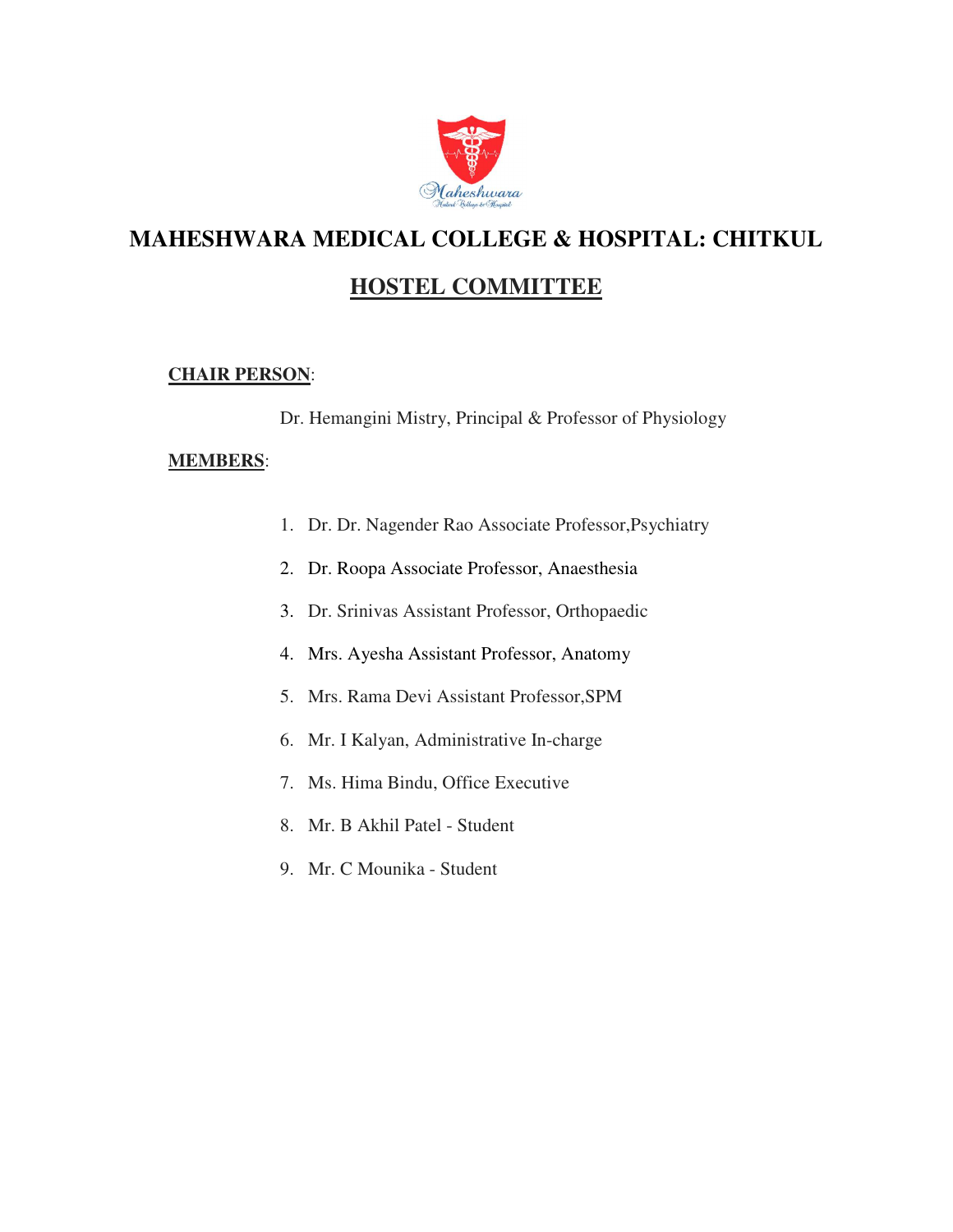

## **COVID19 COMMITTEE**

#### **CHAIR PERSON**:

Dr. Ramakrishna, Medical Superintendent & Professor of General Surgery

- 1. Dr. Hemangini Mistry, Principal & Professor of Physiology
- 2. Dr. Lakshmi Rao Professor OBG
- 3. Dr. V Hari Kumar Associate Professor Surgery
- 4. Dr. Jyothsna Yadav Associate Professor Anesthesia
- 5. Dr. Jhupaka Mahesh Associate Professor SPM
- 6. Dr. Ompraksh Associate Professor General Medicine
- 7. Dr. Srinivas Assistant Professor Orthopedics
- 8. Dr. Nagamanasa, Dept. of Pulmonary Medicine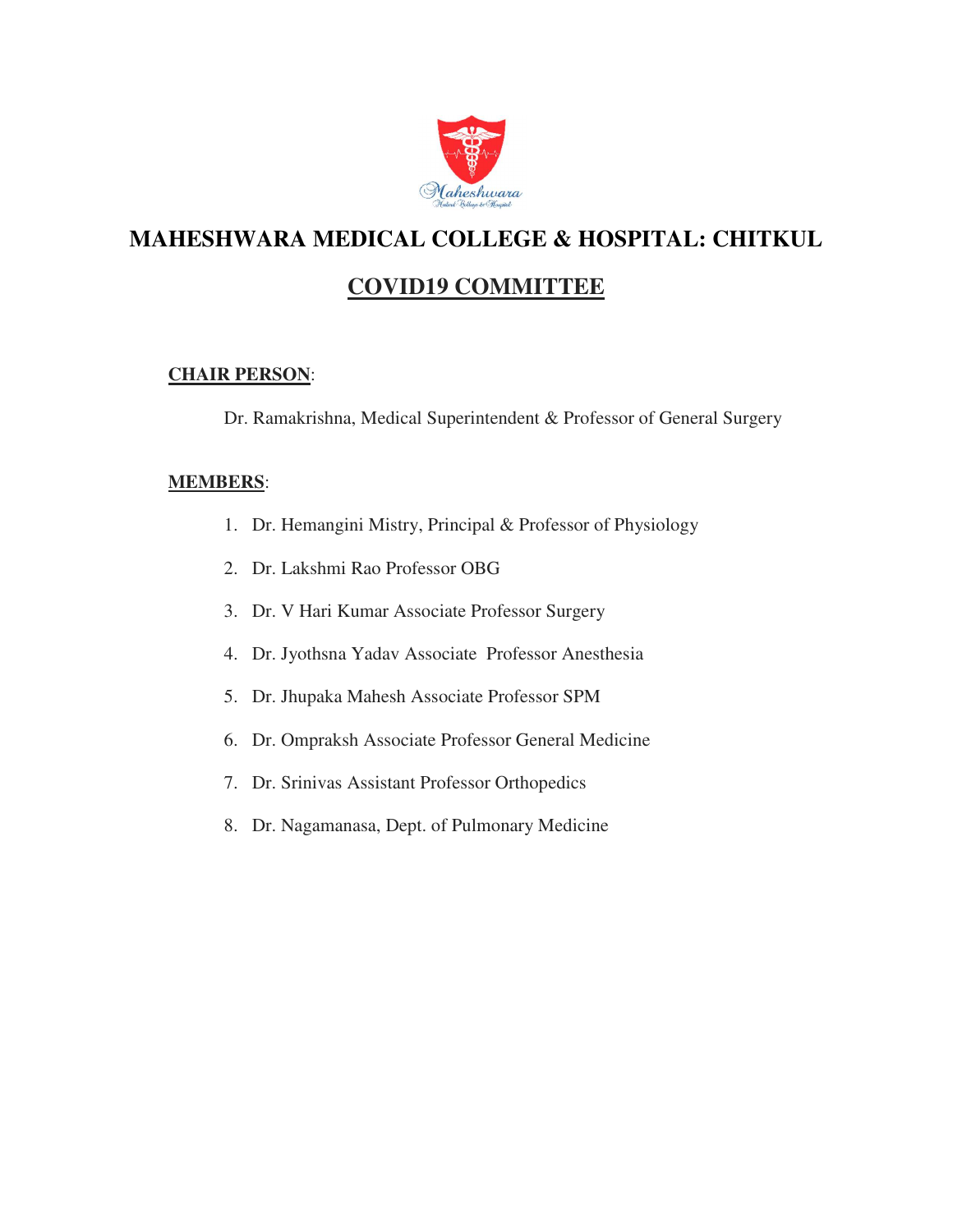

# **MAHESHWARA MEDICAL COLLEGE:: CHITKUL INSTITUTIONAL ANIMAL ETHICS COMMITTEE**

| <b>CHAIRPERSON</b> | $\cdot$ . | Dr. HEMANGINI MISTRY - PRINCIPAL                       |
|--------------------|-----------|--------------------------------------------------------|
| <b>CONVENER</b>    |           | Dr. GEETA SOREN – PROFESSOR & HOD, PHARMACOLOGY        |
| <b>MEMBERS</b>     |           | Dr. B. SATYANARAYANA - PROFESSOR & HOD PHYSIOLOGY      |
|                    |           | Dr. KONURI SRIDHAR- PROFESSOR & HOD, MICROBIOLOGY      |
|                    |           | Dr. M R SHRAVANI - ASSISTANT PROFESSOR, PHARMACOLOGY   |
|                    |           | Mr. SUNIL MANNALA - ASSISTANT PROFESSOR, PHARMACOLOGY, |
|                    |           | Dr. MAHENDRA REDDY - VETERINARY DOCTOR                 |